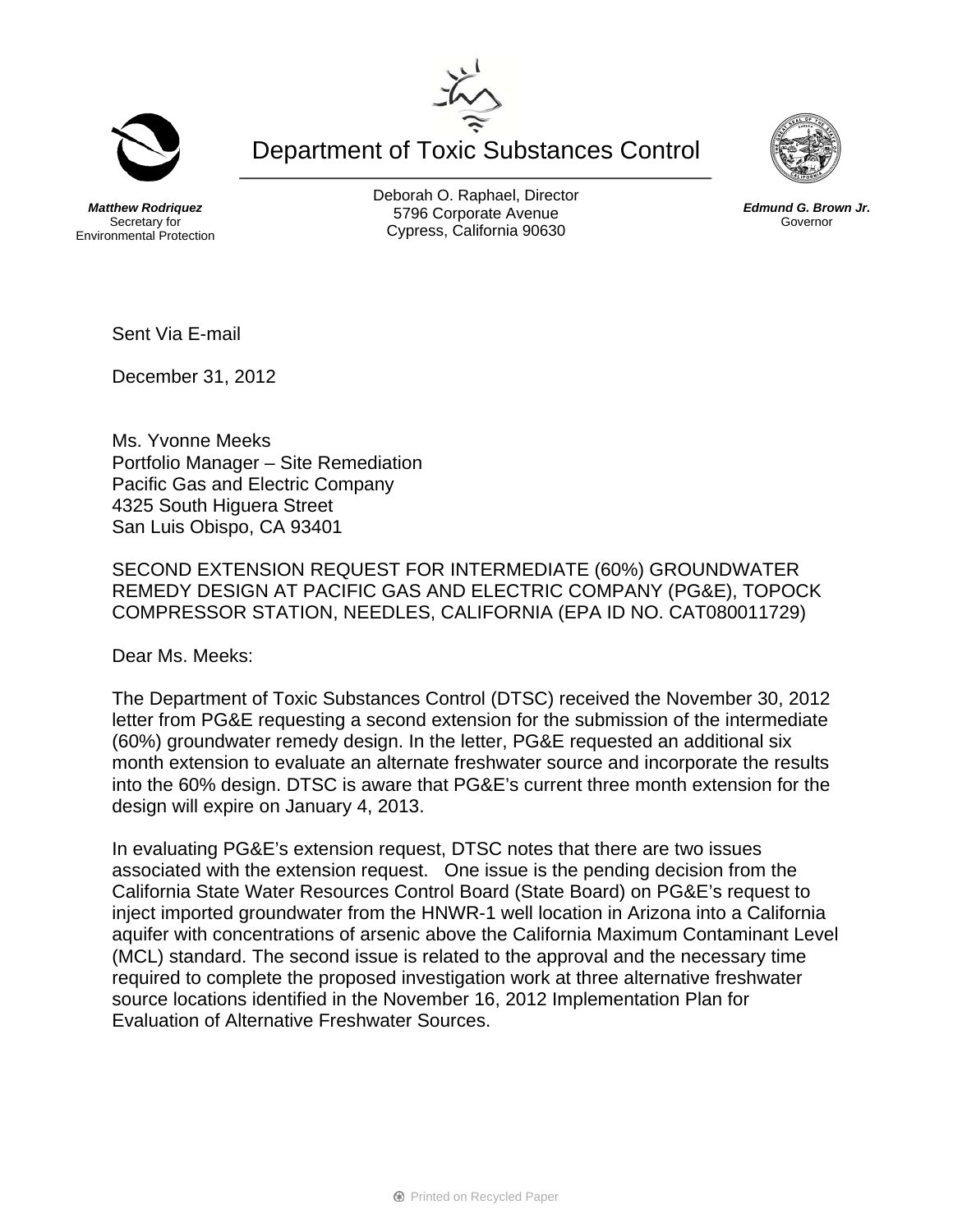Ms. Yvonne Meeks December 31, 2012 Page 2 of 4

DTSC firmly believes the protection of the Colorado River water quality and the restoration of a beneficial groundwater aquifer through a rapid and permanent remediation of the hexavalent chromium plume is our highest priority. Over the years, the environmental investigation and cleanup of the PG&E Topock Compressor Station project has successfully overcome many technical and scheduling challenges through the partnership, commitment, and innovation of the participating stakeholders and Native American Tribal Nations. Although DTSC continues to advocate the need for PG&E to carefully evaluate the water source and agrees that the use of high quality injection water is an integral and necessary component of the selected remedy to control the hydraulic movement of the hexavalent chromium plume, DTSC believes it is necessary for PG&E to implement a different approach to expedite the current evaluation process and complete the groundwater remedy design.

With respect to the pending decision from the State Board, DTSC notes that the Arizona groundwater likely originates from the Sacramento Wash and is not the same source as the receiving water in California. Therefore, it is rightly an important decision from the State Board on the appropriateness of injecting water from one side of the Colorado River to another even when the Regional Water Quality Control Board has opted to abstain from approving this request. DTSC, however, is disappointed that PG&E is unable to yield a tentative resolution date after three months of discussion with the State Board. Equally concerning is that DTSC learned in our telephone conversation of December 20, 2012 that PG&E has engaged the State Board only on the "concept" of injecting water with arsenic above the California MCL, but did not request from them the identification of maximum allowable concentration limits if an approval is pending. DTSC believes these quantifiable limits are crucial to the monitoring and design of the contingency plan for the freshwater supply and thus critical to the overall remedy design and schedule. Therefore, if the State Board is considering approval of injection of water with arsenic above the established MCL criteria, DTSC requests to take part in discussions regarding quantifiable limits with PG&E and the State Board.

As for the alternative source water location implementation plan, DTSC has discussed the three proposed study areas (Sites A, B and C) with the Fort Mojave Indian Tribe and the Hualapai Tribe, Metropolitan Water District, as well as the Department of the Interior. DTSC understands that the Tribes have significant concerns over the cultural resources at, or near, Site C in California. DTSC also learned that the area is designated by the Bureau of Land Management as an Area of Critical Environmental Concern. Moreover, DTSC received communication from a representative of the property owner on whose land PG&E has planned much of the material staging and water disposal activities at Site C. In our communication, the representative stated that the land was given to them in trust and the board of trustee have met and decided that it was not within their interest to allow PG&E the use of that land. Although PG&E, DTSC and the Department of Interior (DOI) will still need to work through comments received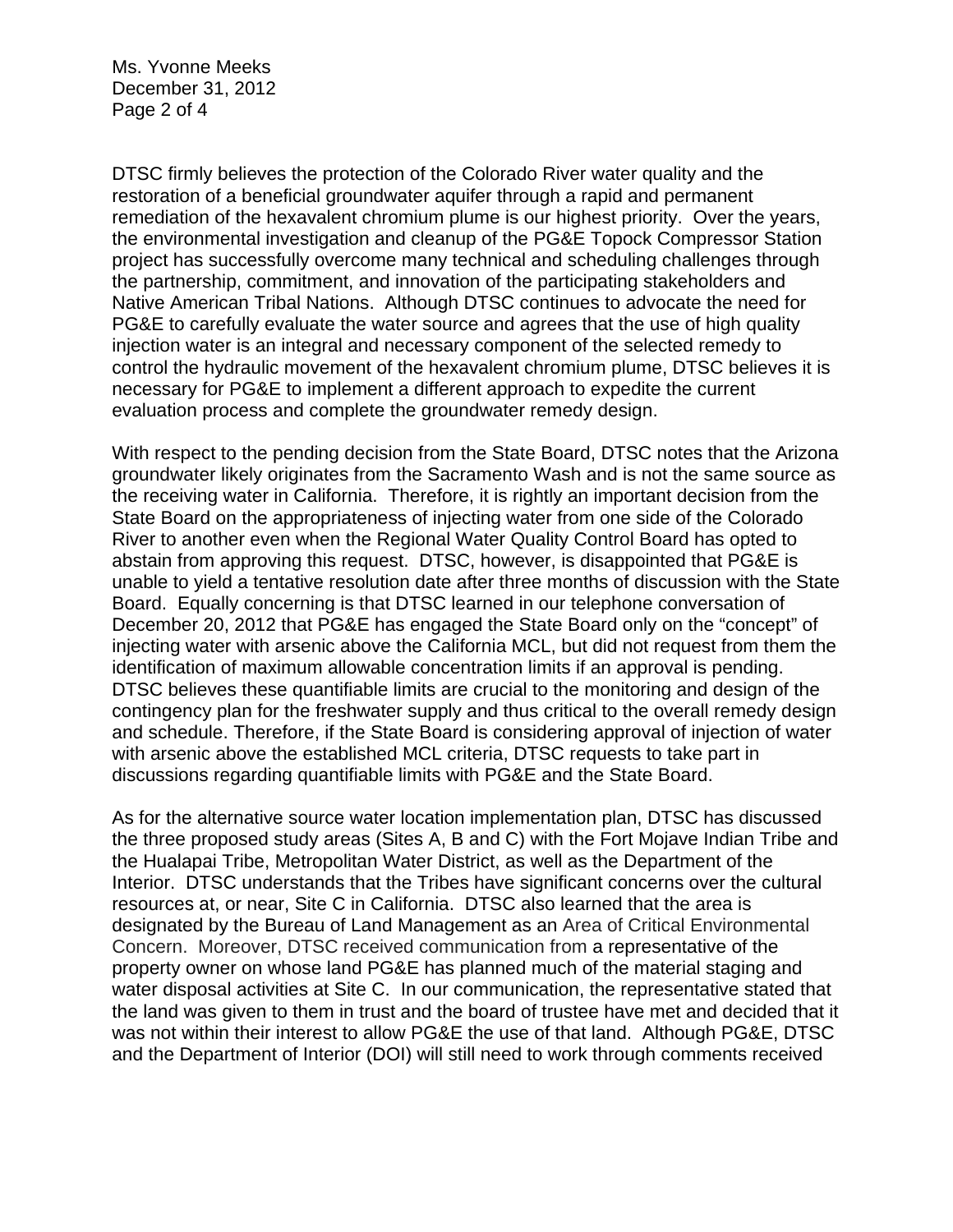Ms. Yvonne Meeks December 31, 2012 Page 3 of 4

on the alternative freshwater source implementation plan, DTSC has determined that exploratory work at or around the vicinity of the geophysical survey area at Site C will not be approved. Therefore, potential installation of exploratory wells will be limited to the remaining two sites (A and B) north of the existing HNWR-1 well location in Arizona.

With the above uncertainties and the potential for expenditure of significant time to resolve these issues, DTSC proposed during the telephone conference with PG&E on December 20, 2012, to decouple the intermediate design from these issues. DTSC believes that this approach is appropriate because all remedial infrastructures, flow rates, and controls south of the HNWR-1 well location coming across California will remain virtually identical regardless of the fresh water source. DTSC further proposed that PG&E include the design of an arsenic pretreatment system in the 60% design while pursuing the alternative source water location to be submitted as a separate design module. DTSC firmly believes that by implementing this dual track approach, PG&E will maintain progress of this project. PG&E, however, rejected this proposal as confusing and inefficient. Instead, PG&E requested that DTSC provide an interim extension beyond January 4, 2013 until additional progress can be made on the fresh water issues above.

Subsequent to the December 20, 2012 discussion with PG&E, DTSC has internally deliberated this matter with Director Deborah Raphael and Deputy Director Stewart Black. DTSC decided that it was not in the best interest of keeping the project moving forward to provide an interim extension to PG&E. Furthermore, DTSC believes that the six months extension to submit the 60% design is excessive when there is little certainty of the results from the fresh water source evaluation or the State Board's decision. Therefore, DTSC is directing PG&E to bifurcate the submission of the fresh water source details from the rest of the 60% design. PG&E shall submit the 60% design for all aspects of the remedy south of the HNWR-1 well for fresh water, including the design of a pre-treatment system for polishing Arizona groundwater to California standards prior to injection for the purpose of the remedy. PG&E shall submit this 60% design no later than April 5, 2013. PG&E may complete the freshwater source evaluation implementation plan, excluding Site C, and proceed with testing for an alternative fresh water source, if appropriate, following separate DTSC approval of the Implementation Plan for Evaluation of Alternative Freshwater Sources. PG&E shall submit an intermediate design addendum with the fresh water source details, including, but not limited to well design, piping route, monitoring and contingency plan within 45 days of completion of the implementation plan, but no later than the 90% design submission date for all other aspects of the remedy.